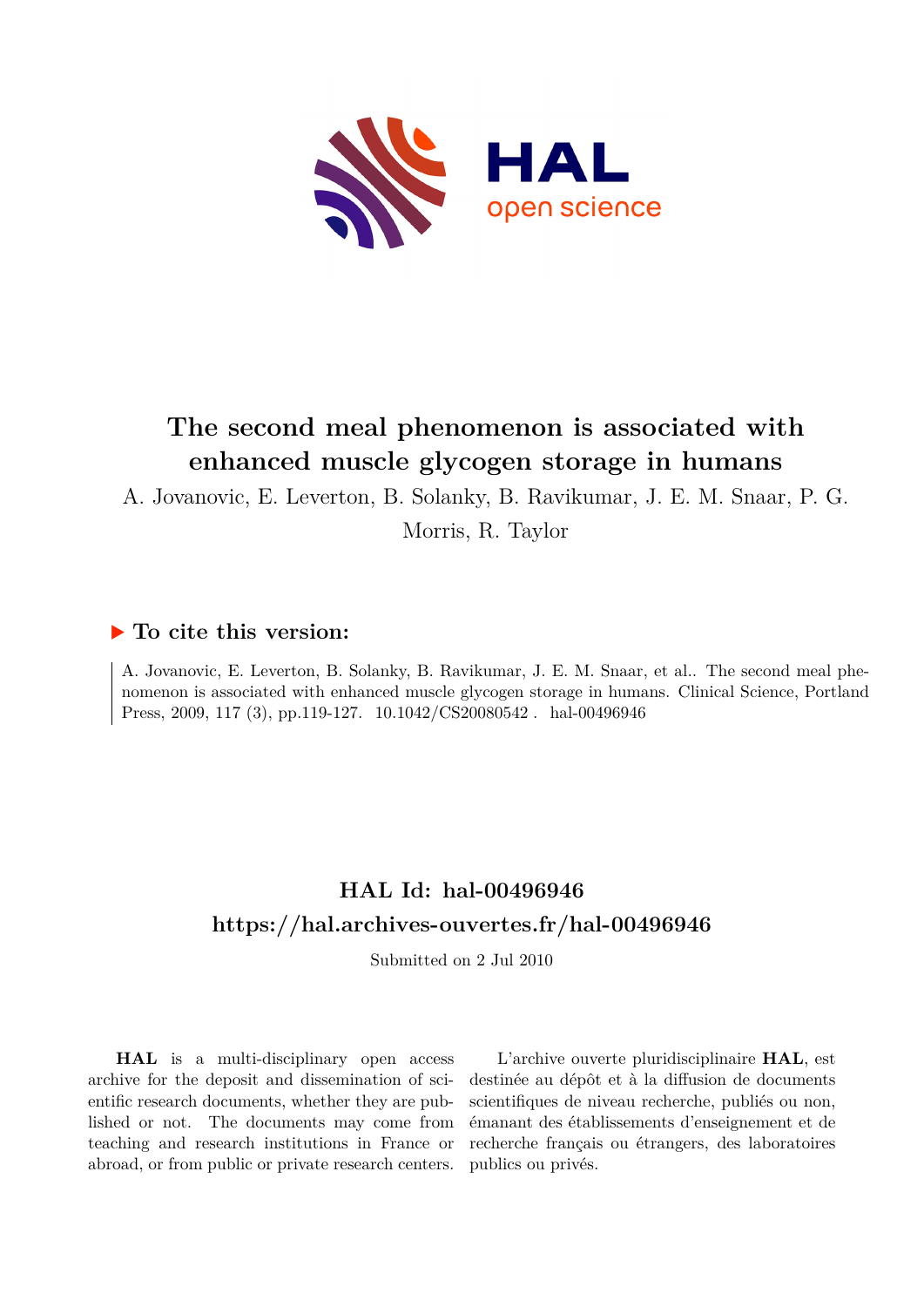

1

THIS IS NOT THE VERSION OF RECORD - see doi:10.1042/CS20080542

THIS IS NOT THE VERSION OF RECORD - see doi:10.1042/CS20080542

#### **The second meal phenomenon is associated with enhanced muscle glycogen storage in humans**

A. Jovanovic<sup>1</sup>, E. Leverton<sup>2</sup>, B. Solanky<sup>2</sup>, B. Ravikumar<sup>1</sup>, J. E. M. Snaar<sup>2</sup>, P.G. Morris<sup>2</sup>,  $R.$  Taylor<sup>1</sup>

**<sup>1</sup>**Diabetes Research Group & Newcastle Magnetic Resonance Centre, Institute of Cellular Medicine, Newcastle University, Newcastle upon Tyne and **<sup>2</sup>**Magnetic Resonance Centre, School of Physics and Astronomy, University of Nottingham, Nottingham NG7 2RD, United Kingdom

**Running title: Second meal phenomenon and muscle glycogen storage in humans**

#### **Corresponding author:**

Professor Roy Taylor, Newcastle Magnetic Resonance Centre, Newcastle University, Campus for Ageing and Health, Westgate Road, Newcastle upon Tyne, NE4 5PL, UK. *Telephone*: + 44 191 248 1172; *Fax*: +44 191 2240 115156 3692; *Email*: Roy.Taylor@ncl.ac.uk A. Jovanovic<sup>1</sup>, E. Leverton<sup>2</sup>, B. Schanky<sup>3</sup>, B. Ravikumar<sup>1</sup>, J. E. M. Smar<sup>2</sup>, P.G. Morris<sup>2</sup>, R. Taylor<sup>1</sup><br>
R. Taylor<sup>1</sup><br>
Cellular Medicine, Newcastle University, Newcastle upon Type and <sup>2</sup>Magnetic of<br>
Cellular Medic

Licenced copy. Copying is not permitted, except with prior permission and as allowed by law. © 2009 The Authors Journal compilation © 2009 Portland Press Limited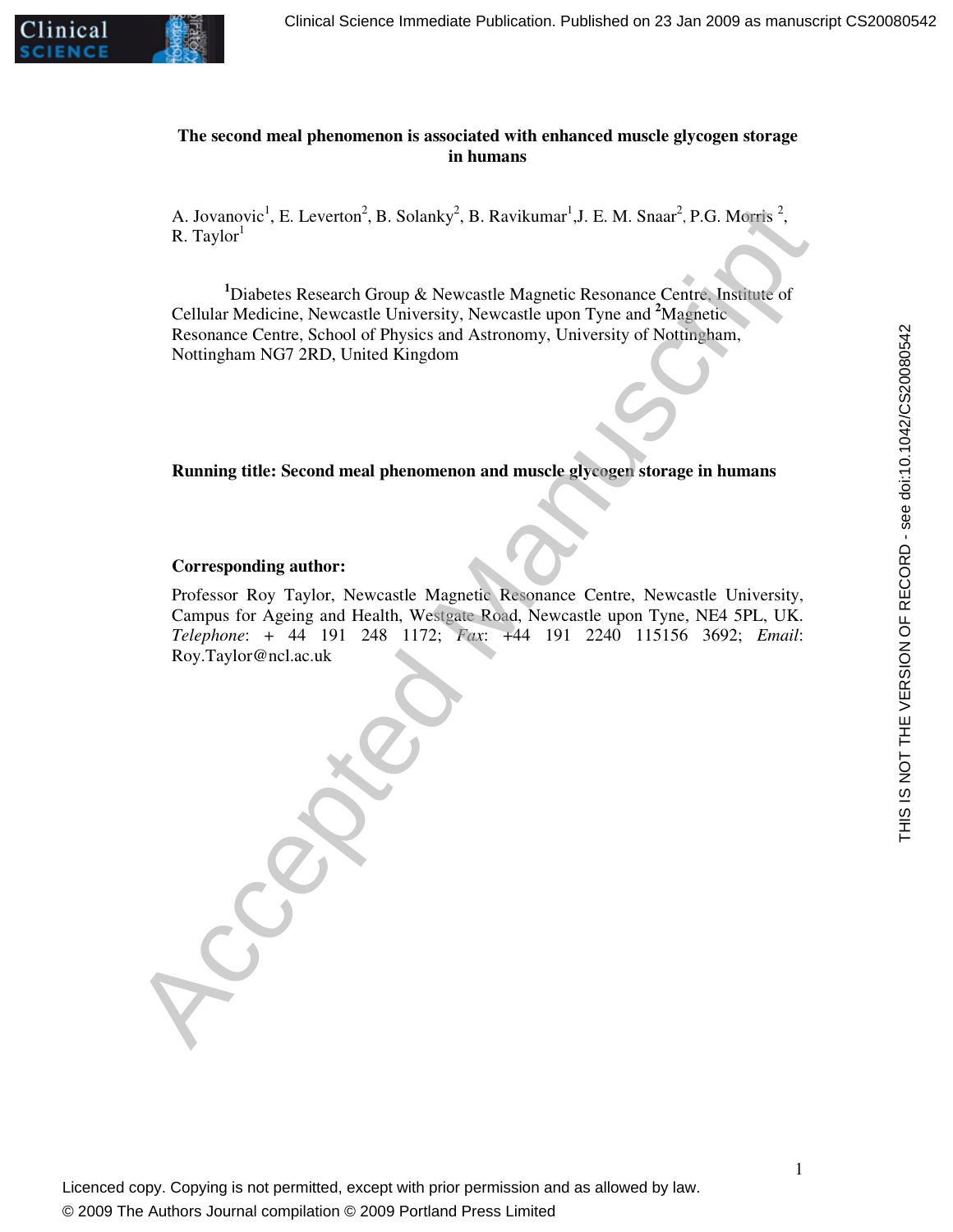#### **Abstract**

**Background:** The rise in blood glucose after lunch is less if breakfast has been eaten. The metabolic basis of this second meal phenomenon remains uncertain. We hypothesized that storage of ingested glucose as glycogen could be responsible during the post meal suppression of plasma FFA.

**Objective:** To determine the metabolic basis of the second meal phenomenon. **Design:** Healthy subjects were studied on two separate days, with breakfast and without breakfast in random order. We studied metabolic changes after a standardized test lunch labeled with 3 g of  ${}^{13}C$ - labeled (99%) glucose. Changes in postprandial muscle glycogen storage were measured using <sup>13</sup>C magnetic resonance spectroscopy.

**Results:** The rise in plasma glucose after lunch was significantly less if breakfast had been taken (0.9*±*0.3 vs. 3.2*±*0.3 mmol/l, with and without breakfast respectively; p<0.001) despite comparable insulin responses. Pre-lunch FFA were suppressed after breakfast (0.13  $\pm$  0.03 vs. 0.51  $\pm$  0.04 mmol/l) and levels correlated positively with the maximum glucose rise after lunch  $(r=0.62; p=0.001)$ . The increase in muscle glycogen signal was greater 5 hours after lunch on the breakfast day  $(103.2 \pm 20.7 \text{ vs. } 47.6 \pm 12.4 \text{ s})$ Units;  $p<0.007$  and correlated negatively with plasma FFA concentrations before lunch  $(r=-0.48; p<0.05)$ . Backgroomd: The rise in blood glocos after lunch is less if breakhast has been attended to the prediction is less if because and phenomenon remains uncertain. We hypothesized that story of ingested glucose as glycogrn cou

**Conclusion:** The second meal effect is associated with priming of muscle glycogen synthesis consequent upon sustained suppression of plasma FFA concentrations.

**Key Words:** second meal, glucose, free fatty acids, glycogen, magnetic resonance spectroscopy, Type 2 diabetes.

**Abbreviations:** FFA, free fatty acids

© 2009 The Authors Journal compilation © 2009 Portland Press Limited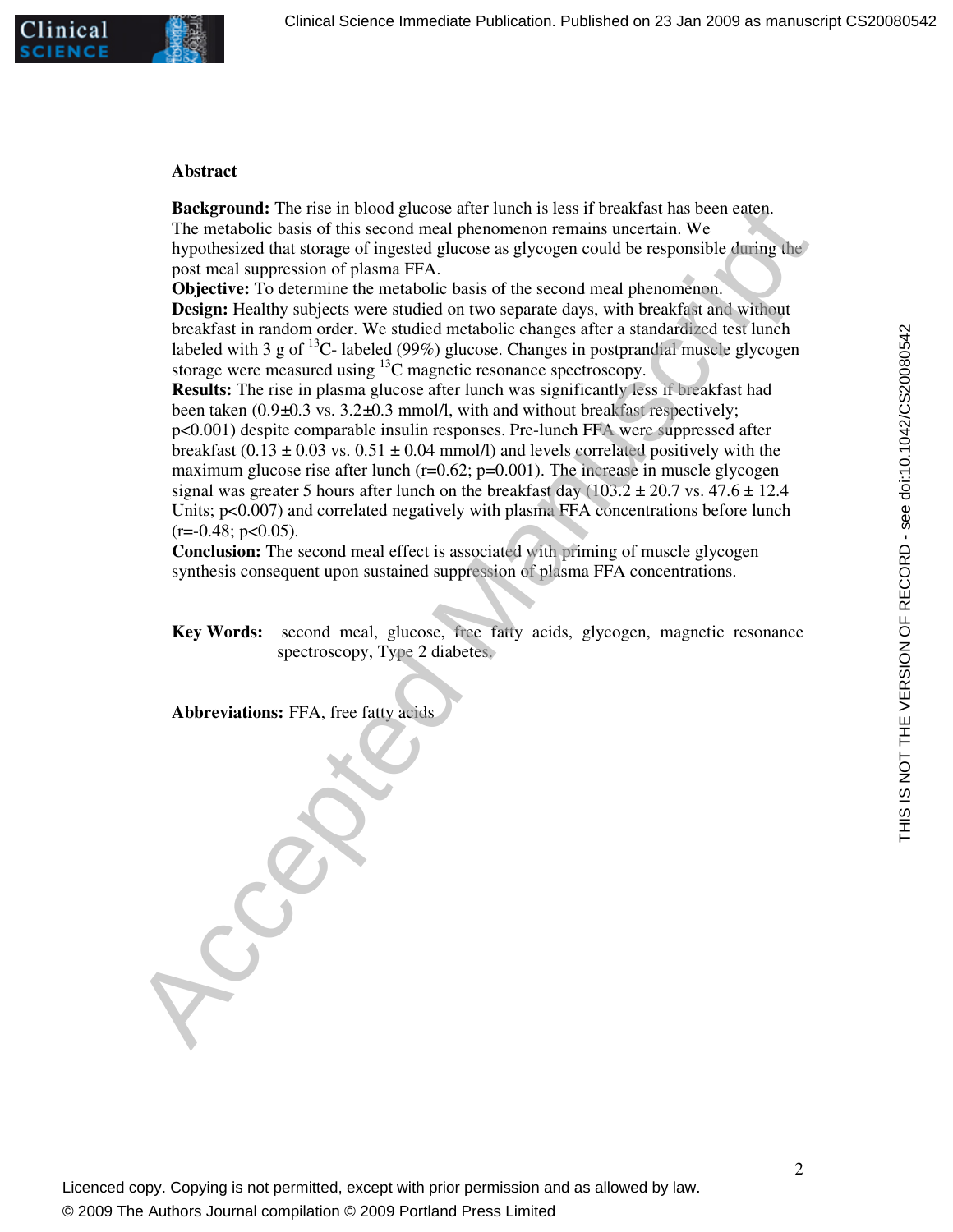

linical

The extent of post-prandial rise in plasma glucose depends not only upon the quantity and nature of food ingested but also upon the metabolic state immediately prior to eating. In a previous study we made the incidental observation that the rise in blood glucose was considerably less after the second of two similar meals(1). On searching the literature it became clear that this had first been described almost a century ago as the second meal phenomenon or Staub-Trautgott effect(2; 3). Despite renewed interest in the phenomenon several decades ago(4-7) the mechanism underlying this effect remains unknown.

Limiting the rise in plasma glucose after meals is important, as the extent of the postprandial rise in blood glucose is a risk factor for cardiovascular disease independent of fasting plasma glucose (8-11). The relationship applies within the normal range of glucose values as well as in impaired glucose tolerance and diabetes. Considerable effort is being directed towards development of therapeutic agents which specifically target post-prandial hyperglycaemia (12-14). However, there is a potential health advantage to the whole population of being able to understand the second meal phenomenon as a physiological means of minimising the rise in blood glucose concentration after eating. gluccase was considerably less affer the second of two simular mush/1). On searching the<br>diterstment is became clear that this had first been described almost a century ago as the<br>accept mean electrom and the last their d

The present study was undertaken to establish whether the second meal effect was a consequence of enhanced rates of glycogen synthesis in muscle secondary to postfirst meal suppression of plasma FFA. The development of  $^{13}$ C magnetic resonance spectroscopy has allowed direct, non-invasive quantification of glycogen storage.

### **Subjects and Methods**

#### *Subjects*

Healthy subjects on no medication were recruited. Ethical permission was obtained from the Newcastle and North Tyneside Local Research Ethics Committee. Informed consent was obtained from each subject before commencement of studies. 10 subjects were recruited, mean age  $46.7 \pm 3.9$  years, weight 76.3  $\pm$  3.1 kg, and BMI 26.1  $\pm$  $1.1 \text{ kg/m}^2$ 

#### *Study Design*

Subjects were studied on 2 separate days in random order. On one day subjects consumed a standard breakfast followed by the standard lunch including  $13C$ -labeled glucose 4 hours later. On the other day breakfast was omitted. Subjects abstained from alcohol or vigorous exercise for 3 days before each study and followed their habitual diet. They fasted from 18:00 on the evening before the study, although water was permitted. *Protocol* 

On the morning of the study, subjects were transported to the Magnetic Resonance Centre by taxi. A venous cannula was placed in the dorsum of one hand. This hand was kept in a heated box at 55<sup>o</sup>C to allow sampling of arterialized blood, and during periods in the scanner the hand was kept at the same temperature using a heat retaining kaolin pack. The subject was positioned in the scanner and fasting muscle glycogen was measured. The baseline blood samples were then taken and the standard breakfast was provided. On the breakfast day, time 0 was set as the commencement of the standard breakfast. On the day without breakfast the subjects fasted until lunchtime but otherwise the protocol was the same. Repeat glycogen measurements were taken at  $+2$ , and  $+4$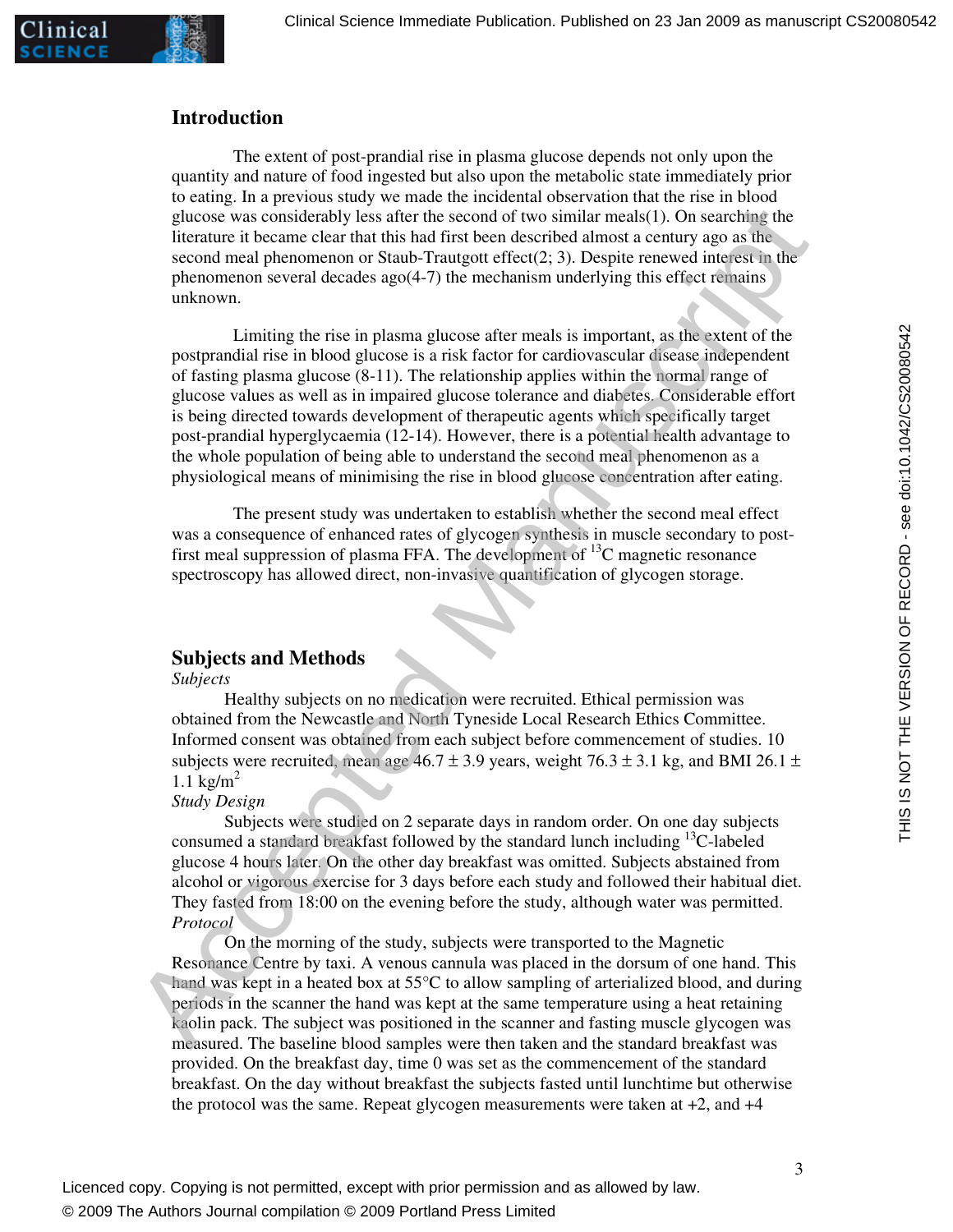inical

hours. At  $+4h$ , the subjects were given the standard lunch which incorporated 3 g of [U-<sup>13</sup>C] glucose. Muscle glycogen was subsequently measured at  $+6$ , and  $+9h$ . Subjects were asked to eat the test meals at their normal rate. Both breakfast and lunch meals were consumed within 15 minutes in all cases. Subjects remained in a sitting position (except for the standardized supine periods in the magnet) to avoid postural differences in rate of gastric emptying between test days. Arterialized blood samples were collected hourly. Breath samples for  ${}^{13}CO_2$  were obtained before the labeled lunch and at 1-h intervals thereafter.

#### *Meal composition*

The standard breakfast consisted of 50g muesli, 100g milk, 2 slices of toast (56g), 20g marmalade, 20g margarine and 200 ml orange juice (106g carbohydrate, 18g fat, 15 g protein, 646 kcal).

The standard lunch (103g carbohydrate, 30g fat, 44g protein, 858 kcal) comprised a cheese sandwich, orange juice 200ml, yogurt 170g and jelly. A 100 ml jelly contained 3g  $[U^{-13}C]$  glucose (atom 99%; Cambridge Isotopes, Andover, MA) was divided in 4 cubes and eaten at equally timed intervals during meal to allow even dispersion throughout gastric contents. Subjects were asked to chew each cube thoroughly before swallowing.

## *Breath <sup>13</sup>C enrichments*

Breath samples for  $^{13}$ C enrichments were collected at intervals. The subject was asked to blow through a straw into a glass tube. This was immediately capped with a rubber top at the end of a full exhalation.<sup>13</sup>C enrichments of breath samples were determined by continuous flow isotope ratio mass spectrometry (ABCA, PDZ Europa Ltd. Crewe Cheshire, UK; CV analysis  $0.07\%$ , CV collection 0.3%). All results of <sup>13</sup>C enrichment of expired air are expressed as atom percent excess (APE). *<sup>13</sup>Cglucose enrichments*

 $13<sup>13</sup>C$  glucose plasma enrichments were determined by elemental-analyzer combustion continuous flow isotope ratio mass spectrometry using an automated nitrogen carbon analysis unit for solids and liquids (ANCA-SL) linked to a 20/20 mass spectrometer (PDZ Europa, Crewe, UK). The reference material used in the analysis was IA-R005 with an accepted delta <sup>13</sup>C value of  $-26.1\%$ . *Blood Glucose, Plasma Insulin, and Metabolites* 

Blood glucose was measured with a HemoCue photometer analyzer (HemoCue, A¨ngelholm, Sweden). Plasma FFA was measured on a Roche Cobas centrifugal analyzer by a commercially available enzymatic colorimetric kit (Wako Chemicals, Neuss, Germany). Serum insulin and C-peptide were both measured using ELISA kits (Dako; Ely, Cambridge, UK). Plasma glucagon concentration was measured by radioimmunoassay (Linco; Linco Research, St Charles, MO). Metabolites (glycerol, lactate, pyruvate, beta-hydroxybutyrate and alanine) were measured using a COBAS biocentrifugal analyzer (Roche Diagnostics, Welwyn Garden City, UK). Plasma triglycerides were measured on a Roche Cobas centrifugal analyzer, using a colorimetric assay (ABX Diagnostics, Montpellier, France). Plasma catecholamines were measured using enzyme immunoassay (Labor Diagnostica Nord GmbH&KG, Nordhorn, Germany). *<sup>13</sup>C MRS and Quantitation of Spectra*  gastrice emptying between test days. Arterialized blood samples were collected bordy<br>Breath samples for <sup>31</sup>CO<sub>2</sub> were obtained before the habeled lunch and at 1-b interesting<br>thereafter. Med. Comparison<br>Manuscription<br>Man

MR data were acquired on a 3 Tesla whole body MR scanner. Muscle glycogen measurements were taken from the quadriceps muscle using a surface coil comprising a 7cm diameter carbon coil for transmission and reception and quadrature proton coils for <sup>1</sup>H decoupling. A small vial, containing <sup>13</sup>C formate and fixed at the centre of the <sup>13</sup>C coil, was used as a reference for determining glycogen concentrations. The subject was placed in a comfortable supine position and the coil was placed directly over the mid-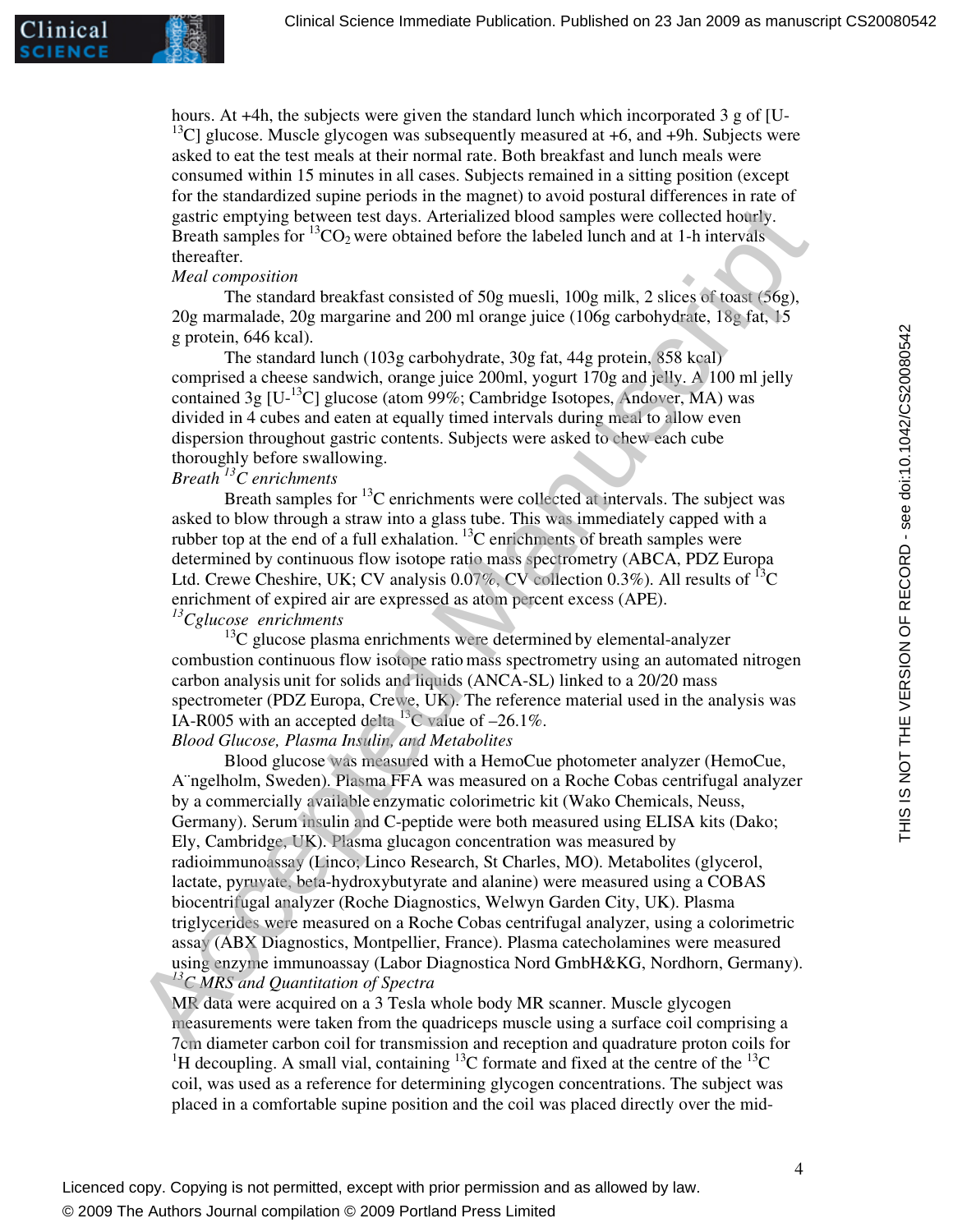

anterior aspect of the thigh and held firmly in place with a Velcro strap. The area was marked to allow the coil to be repositioned accurately.

Manual shimming was performed on the water resonance peak, and the broadband decoupling frequency was centred on the glycogen resonance. The coils were tuned and matched before each measurement using a network analyser (HP model 8751A, 5- 500KHz). The  ${}^{13}C$  spectra were acquired using a pulse acquire sequence with proton decoupling. The excitation pulse was a 100 us hard pulse at a peak power of  $390 \text{ W}$  with CYCLOPS phase cycling. Broadband decoupling was achieved using the WALTZ-8 sequence during signal acquisition with a peak power of 50±2W. A repetition interval of 360 ms was used and 3000 acquisitions were averaged for each spectrum giving a temporal resolution of 18 min. RF power was monitored throughout the acquisition period to ensure that it did not exceed the maximum value allowed according to the specific absorption rate limits recommended by the National Radiological Protection Board. multiche determinal muscle and measurement using a network insultee of SOLA .5<br>
SOOKHz). The <sup>13</sup>C spectra were exercised using a pulse acquire sequence with procedure sequence CVCLOPS phase cycling. Showboard decoupling

The spectra were processed using the Matlab version of MRUI. The integral of the glycogen peak was expressed as a fraction of the integral of the formate peak arising from the vial containing <sup>13</sup>C-formate at the centre of the <sup>13</sup>C coil. Quantification was achieved by comparison with a phantom containing 184 mmol/l oyster glycogen and 150 mmol/l KCl. . The concentration of muscle glycogen, [Glyc]<sub>muscle</sub> was calculated using the formula:

1) 
$$
[Glyc]_{\text{muscle}} = \frac{R_{\text{muscle}} \times [Glyc]_{\text{phantom}}}{R_{\text{phantom}}}
$$

where  $R_{\text{phantom}}$  and  $R_{\text{muscle}}$  are the ratios of the integrals of glycogen to formate peaks in the phantom and muscle, respectively, and [Glyc]<sub>phantom</sub> is the concentration of glycogen in the phantom (184mmol/l).

Before lunch the  $^{13}$ C-glycosyl units were at natural abundance and the rise in absolute concentrations can be determined as glycogen in mmol/l of muscle). After the lunch containing  ${}^{13}C$ -glucose, the percentage enrichment of the glycosyl units in muscle glycogen is no longer known, and glycogen concentration is reported as total signal intensity in U/l.

The coefficient of variation for  ${}^{13}$ C MRS muscle glycogen measurement has previously been shown to be  $4.3 \pm 2.1\%$  compared with  $9.3 \pm 5.9\%$  by biopsy measurement (15).

#### *Statistical Analysis*

Data are presented as mean and standard error of the mean. All statistical calculations were performed using MINITAB software (Release 15; Minitab, State College, PA). Comparisons were carried out using paired Student's *t*-test (two tailed), and relationships were tested using the linear correlation analysis. Statistical significance was accepted at  $P < 0.05$ . A prior power calculation identified that to detect a 40% change in muscle glycogen concentration with 95% power 8 subjects had to be studied.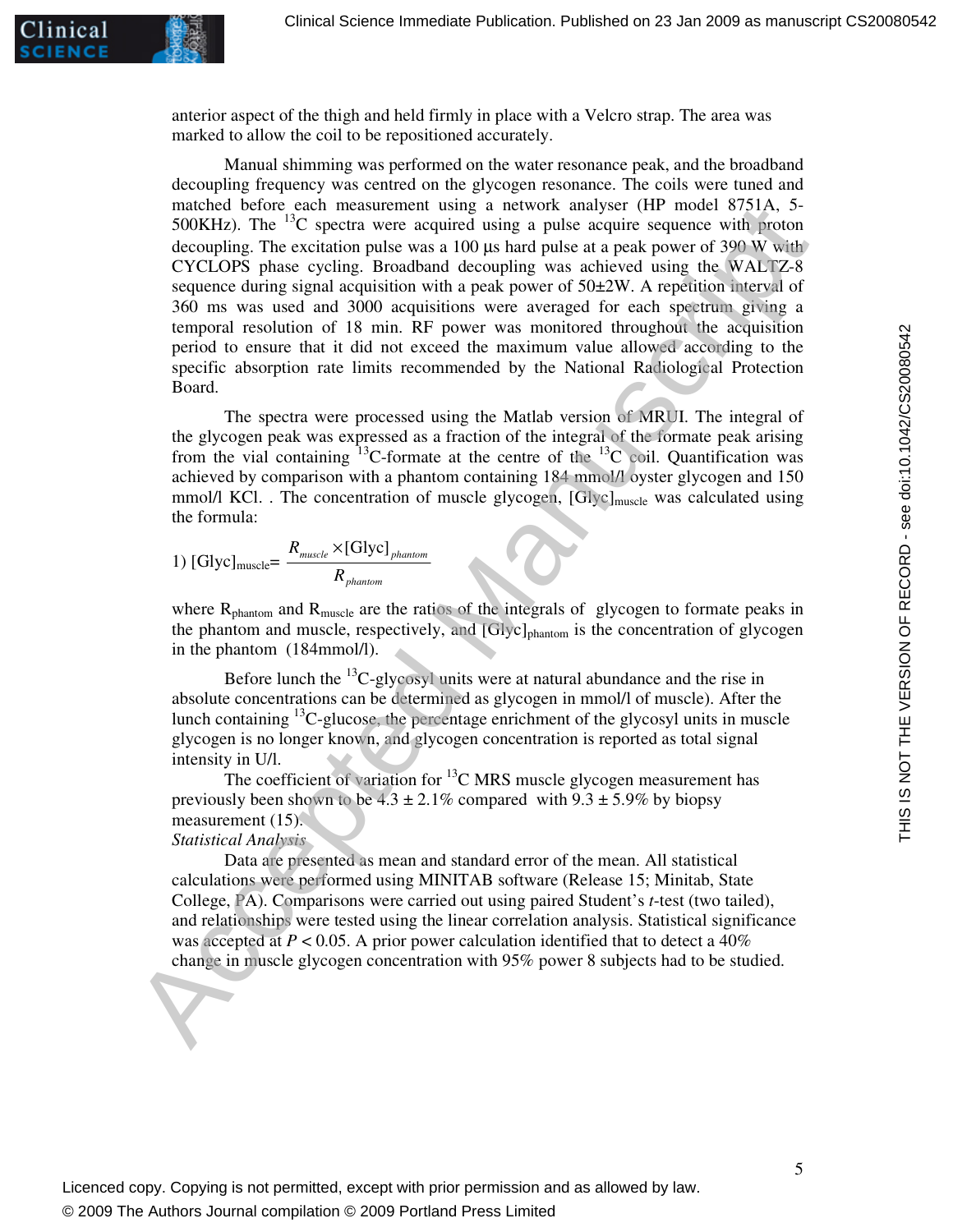#### **Results**

#### *Glucose*

On the breakfast day blood glucose rose from  $4.5 \pm 0.2$  mmol/l to peak at  $7.8 \pm 1.5$ 0.3 mmol/l at 1 hour after breakfast returning to  $5.0 \pm 0.2$  mmol/l before lunch (Fig 1a). After lunch, the peak postprandial glucose was lower than after breakfast  $(6.1 \pm 0.3 \degree)$ mmol/l,  $p < 0.001$ ) and the increment was considerably less  $(1.1 \pm 0.3 \text{ vs. } 3.3 \pm 0.3)$ mmol/l,  $p < 0.001$ ). On the day without breakfast, blood glucose fell from  $4.7 \pm 0.1$  to  $4.4$ *±* 0.2 mmol/l, during the prolonged fast before lunch. The glucose level at 1 hour after the lunch was significantly greater compared to that on the breakfast day (7.6  $\pm$  0.3 vs. 5.9  $\pm$ 0.2 mmol/l, p<0.004). The difference remained significant when the glucose increments were compared (3.2 *±* 0.3 vs. 0.9 *±* 0.3 mmol/l, p<0.001, Fig. 1b). *Serum insulin and C-peptide*  After lunch, the peak postpandial glue<br>case was lower than after headfast (6.1 ± 0.3<br>mmol/l, p< 0.001) and the increment was considerably less (1.1 ± 0.3 vs. 3.3 ±0.3<br>mmol/l, p< 0.001). On the day without brackfast head g

On the breakfast day, serum insulin rose from  $4.5 \pm 0.4$  mU/l to peak level of 63.5 *±* 10.4 mU/l at 1 hour after breakfast and fell to 18.0 *±* 4.2 mU/l at lunch-time. The post lunch insulin peak was  $64.5 \pm 9.3$  mU/l 30 minutes later with a slow return to the baseline at the end of the study. On the day without breakfast insulin levels declined slowly until lunch (5.5 *±* 0.8 mU/l at 0h; 3.4 *±* 0.5 mU/l at 4h, p=0.002). Serum insulin peaked at 68.1 *±* 10.7 mU/l, 1 hour after lunch (p= 0.72 compared with the breakfast day at 30 minutes after lunch). Subsequently, insulin levels remain higher on the day without breakfast  $(25.4 \pm 6.1 \text{ vs. } 16.3 \pm 4.0; \text{ p} < 0.05)$  (Fig. 2a).

The change in C-peptide levels mimicked the change in insulin levels. On the breakfast day C-peptide levels rose to maximum 3.3*±* 0.3 nmol/l at 1 hour after breakfast returning to  $2.0 \pm 0.3$  nmol/l before lunch. C-peptide rose back to  $3.3 \pm 0.4$  nmol/l at 1 h after lunch and slowly declined from then on. On the day without breakfast C-peptide concentrations peaked at 3.0*±* 0.3nmol/l at 1h and were still elevated by the end of the day (Fig. 2b).

#### *Glucagon and catecholamines*

Mean fasting glucagon levels were similar on the two test days (52.7 *±* 4.5 pg/ml and 57.6 *±* 6.2 pg/ml, respectively). Glucagon levels were stable until lunch on both days and gradually increased towards the end of the study days (Fig. 2C).

Immediately before lunch plasma noradrenaline levels were similar on 2 study days (1.51 $\pm$ 0.18, 1.47 $\pm$ 0.19 nmol/l) with no further change 30 minutes after lunch. Prelunch mean plasma adrenalin concentration was slightly higher on the day without breakfast (prolonged fast)  $(0.37\pm0.04 \text{ vs. } 0.27\pm0.01 \text{ nmol/l}, p<0.05)$ . Post-lunch, plasma adrenaline decreased to 0.33±0.03nmol/l (p=0.07) on the day without breakfast, remaining constant on the breakfast day  $(0.27\pm0.01$  and  $0.28\pm0.01$ nmol/l). *Plasma FFA, triglycerides and metabolites* 

Plasma FFA were suppressed rapidly on the breakfast day, reaching a nadir at +2h (basal 0.48*±* 0.04; 2h 0.08*±* 0.01mmol/l) and remaining suppressed until the end of the study day. On the day without breakfast plasma FFA remained elevated until 1 h after lunch falling to a nadir at +6 h (0.09*±* 0.01 mmol/l) with no further change until the end (Fig. 3).

Plasma FFA concentrations pre-lunch-time correlated positively with the maximum glucose rise after lunch (r=0.70; p<0.001)(Fig. 4).

Glycerol and beta-hydroxybutyrate levels are shown in Figure 3. Both suppressed rapidly after the first meal of the day. Plasma lactate, pyruvate and alanine showed the expected rise in concentrations after meals as the splanchnic tissues switches from lactate uptake to release. Most of the lactate originates from the liver while the gut contributes the majority of circulating alanine, based on the previous studies in the conscious dog.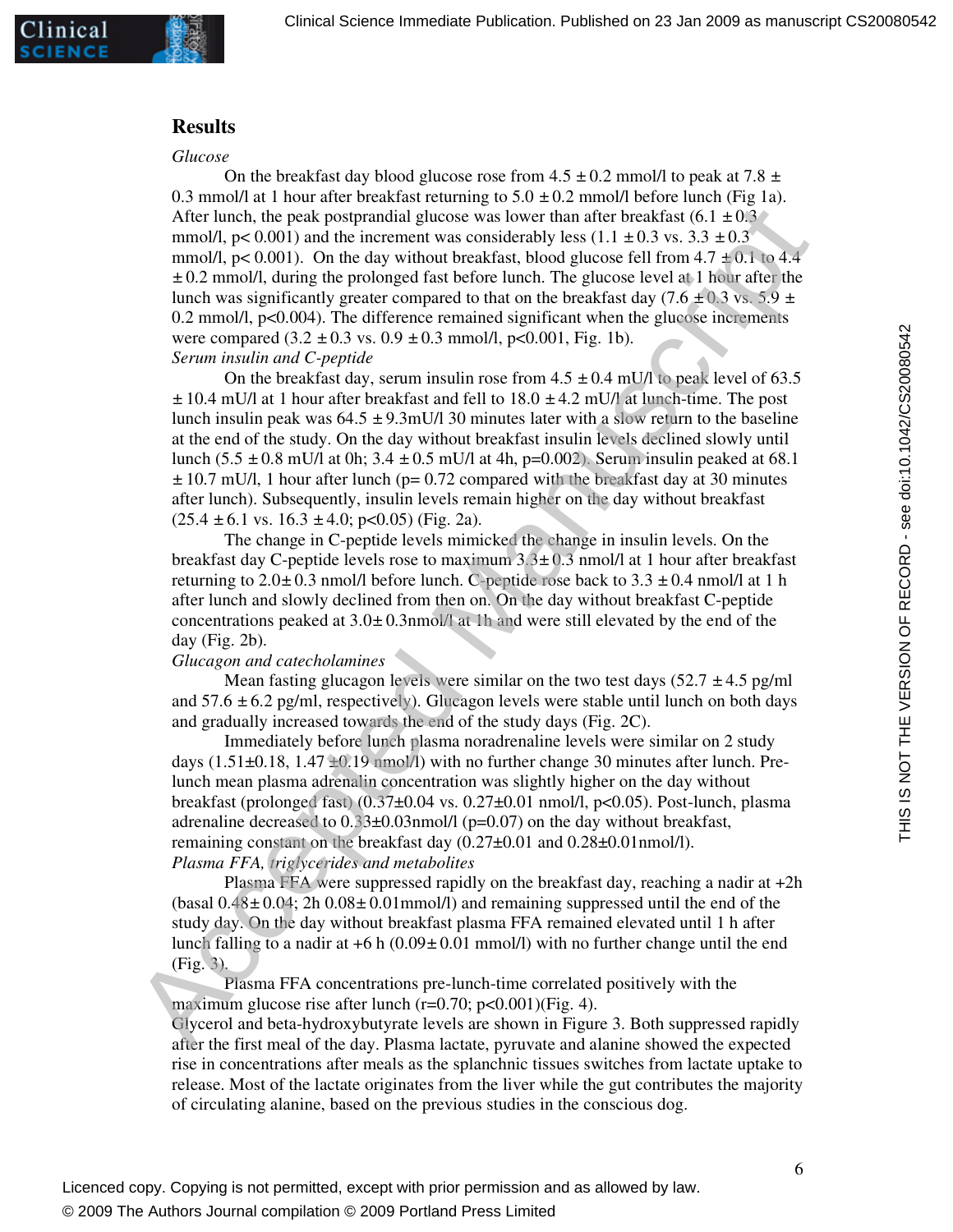

Fasting triglyceride levels were comparable on the 2 test days  $(1.27 \pm 0.19 \text{ and } 1.27 \pm 0.19 \text{ and } 1.27 \pm 0.19 \text{ and } 1.27 \pm 0.19 \text{ and } 1.27 \pm 0.19 \text{ and } 1.27 \pm 0.19 \text{ and } 1.27 \pm 0.19 \text{ and } 1.27 \pm 0.19 \text{ and } 1.27 \pm 0.19 \text{ and } 1.2$  $1.28 \pm 0.20$  mmol/l). On the breakfast day, triglyceride levels rose steadily during the course of the study day, reaching levelssignificantly greater from baseline and peaking at  $+6$  h (2.09  $\pm$  0.26 mmol/l, p< 0.001). On the day without breakfast, triglyceride levels started to rise from  $1.08 \pm 0.15$  mmol/l at 1 hour after lunch to its peak  $1.66 \pm 0.27$ mmol/l at the end of the study day.

#### *Muscle glycogen*

Mean fasting glycogen concentrations were similar on two days (59.6 $\pm$ 8.2 vs.  $62.8 \pm 12.8$  mmol/l, p=0.72). On the breakfast day, the mean glycogen concentration rose to 77.4 $\pm$ 5.6 mmol/l at +2 hours. Before lunch the  $^{13}$ C-glycosyl units are at natural abundance, therefore the rise in absolute concentrations can be determined (glycogen mmol/l). After the lunch containing <sup>13</sup>C-glucose, the percentage enrichment of the glycosyl units in muscle glycogen is no directly measurable and total signal intensity U/l is reported. After ingestion of the labeled lunch there was a rapid increase in the glycogen signal intensity at 2 hours after the meal (123.4 $\pm$ 23.5 U/l) peaking at 171.2  $\pm$  28.2 U/l at the end of the study day. mund/l at the end of the study day.<br>
Musch glycogen concentrations were similar on two days (59.6±%2 vs.<br>
Musch faster as proposed concentrations were similar on two days (59.6±%2 vs.<br>
18.12.3 mmol/l, m-6/72). On the heak

On the day without breakfast, mean fasting glycogen concentration remained stable until lunch  $(62.8 \pm 12.8 \text{ mmol/l at 0h}, 58.5 \pm 12.7 \text{ mmol/l at +4h})$ . Following lunch there was a slower rise in the muscle glycogen signal intensity to 97.5± 15.5 U/l at 2 h and 104.7± 17.9 U/l at the end of the study day. The increment over baseline was significantly greater on the breakfast day at the end of the study day (103.2  $\pm$  20.7 vs.  $47.6 \pm 12.4$  U/l; p<0.007; Fig. 5a). There was a inverse correlation between this increase in muscle glycogen signal and plasma FFA concentrations before lunch (r=-0.48; p<0.05; Fig. 5b).

## *Breath <sup>13</sup>C enrichments*

The appearance of  ${}^{13}C$  in expired breath was similar on days with and without breakfast. <sup>13</sup>C APE steadily increased to a maximum at 4 hours after lunch of  $0.81\pm0.06$ vs  $0.76\pm0.06$ ; p=0.36 on the two study days (Fig. 5c).

Licenced copy. Copying is not permitted, except with prior permission and as allowed by law. © 2009 The Authors Journal compilation © 2009 Portland Press Limited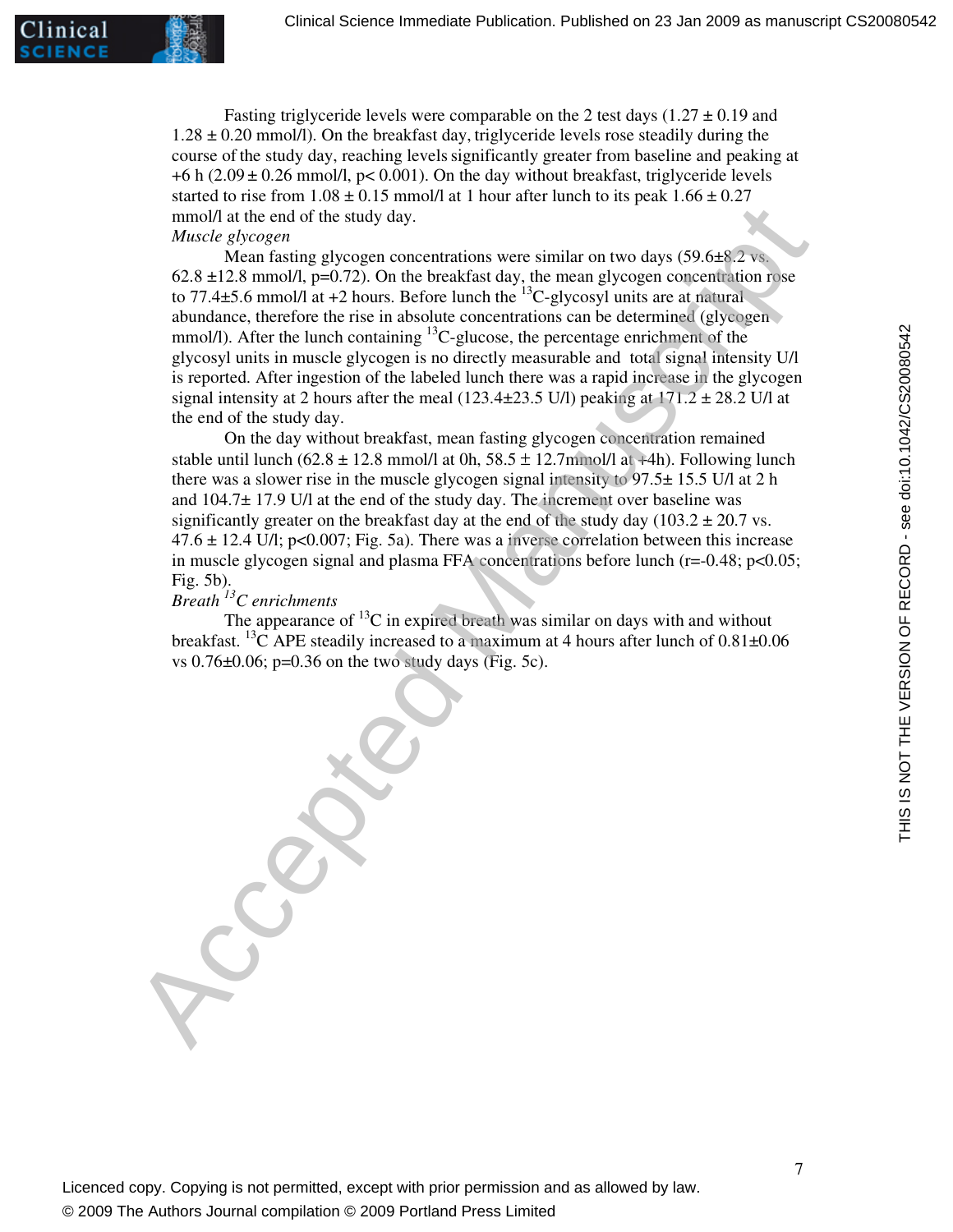#### **Discussion**

This study has demonstrated for the first time that the second meal phenomenon is associated with increased glycogen synthesis in skeletal muscle in humans. The rate of incorporation of dietary glucose into muscle glycogen after lunch is approximately 50% greater within 2 hours and approximately doubled within 5 hours when breakfast had been taken compared with no-breakfast days. The meal induced insulin response was similar on the two days. The plasma FFA concentration before lunch correlated positively with the post-lunch rise in blood glucose, and negatively with the increase in the glycogen signal after lunch. Our data suggest that insulin secretion after breakfast suppresses plasma FFA, facilitating carbohydrate economy after lunch and permitting greater storage of glycogen in muscle. An additional direct effect of recent exposure of muscle to insulin cannot be excluded (16). The conclusions of the study may be of practical benefit to athletes wishing to maximize performance and to people with type 2 diabetes, a condition in which muscle glycogen synthesis is impaired. Furthermore, the response of counter-regulatory hormones glucagon, adrenalin and noradrenalin following the second meal were similar.

 The present study was triggered by our previous incidental observation of a 70 % lesser rise in blood glucose after lunch than after a similar meal at breakfast time (1). However, this could have been at least partially an effect of the diurnal cortisol profile. In the present study we examined the rise in blood glucose only at lunchtime thus avoiding this complicating factor. As lunch when given after a breakfast, rather than after no breakfast, was associated with a 73% reduction in blood glucose increment, the major influence is established as the second meal phenomenon rather than a time of day effect. Although this was first observed almost a century ago  $(2, 3)$  the underlying mechanism has not been elucidated. Re-discovery of the phenomenon decades later (4; 5) was followed by a series of investigations upon anaesthetized animals using intravenous glucose administration (6; 17). These studies showed no effect of a prior dose of glucose on glycogen storage in liver or muscle, nor on glucose oxidation, but the effects observed are likely to have been affected by increasing duration of anaesthetic. By investigating the second meal phenomenon in humans, direct observation of effect upon muscle glucose storage as glycogen and meal derived glucose oxidation was possible. greate within 2 hours and approximately doubled within 3 houns when heals fart in the state and some interaction and some interaction and some interaction and some interaction and some interaction particles (as a smitter

The second meal is given after the body has already taken in energy and it may be considered that the greater total carbohydrate intake would lead to increased glycogen stores later in the day. However, the study design of using a  $^{13}$ C labelled lunch allows storage of glycogen derived from carbohydrate in the lunch to be assessed as the detected increment in muscle glucose. The breakfast carbohydrate itself is not likely to contribute to the increase glycogen storage in the period after lunch, as storage of the first meal carbohydrate as glycogen is complete within the first 5 hours (19). Hence, there would be negligible contribution of breakfast carbohydrate to the observed increase in  $^{13}$ Cglycogen concentration 2 and 5 hours after lunch as glycogen derived from breakfast would not only be at natural abundance but also would be very small in absolute amount. The loss of possibility of interpreting signal change as representing total muscle glycogen is a necessary and small price to pay for the definitive tracing of lunch derived glucose.

Non-invasive magnetic resonance spectroscopy has been shown to measure muscle glycogen concentration accurately and precisely in comparison to biopsy (15). Using this technique we have previously demonstrated that, storage of glucose as muscle glycogen accounts for 30% of ingested carbohydrate at peak, five hours after the test meal in healthy subjects (18). Thereafter the glycogen concentration in muscle was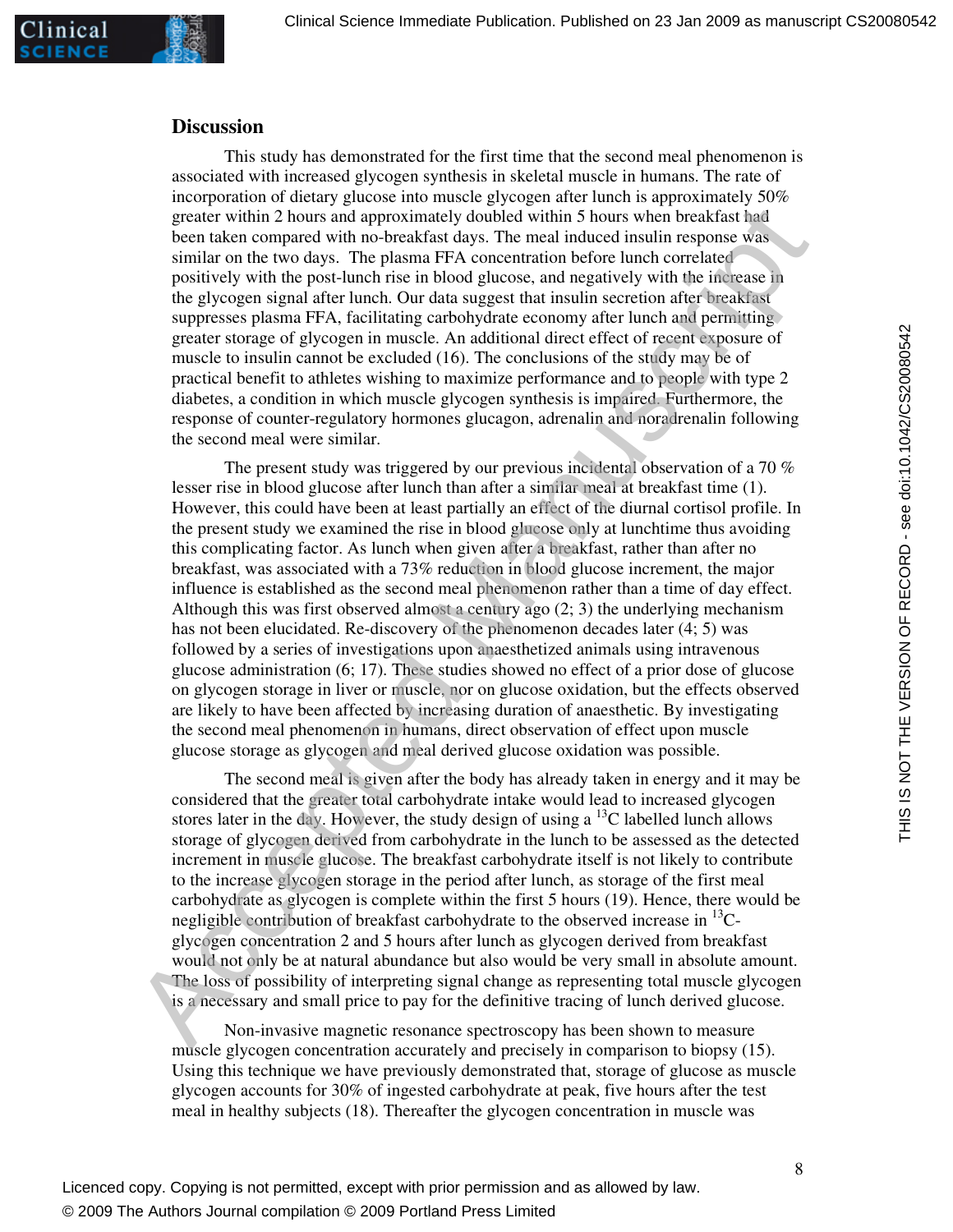linical

observed to fall. Total glucose oxidation has been observed to account for approximately 50% of ingested carbohydrate over the same period (19). Modulation of either or both of these processes is capable of changing the plasma glucose rise after eating. When two successive meals are taken, muscle glycogen concentration rises in a stepwise fashion after each meal (1). Muscle glycogen is in a state of continuous synthesis and degradation, in the fasting state (20) and during gentle exercise (21). However, in the insulin stimulated state after a meal, muscle glycogen breakdown is minimised and the glucose stored as glycogen will reflect the  ${}^{13}C$ -glucose APE in plasma (22). As only the lunch was isotopically enriched, the post-lunch marked rise in glycogen concentration reflects uptake and storage as glycogen of ingested carbohydrate. The present data demonstrate a clear effect of a meal taken 4 hours previously upon uptake of meal derived glucose and storage as muscle glycogen. The question arises as to the underlying mechanism for modulation of glycogen synthesis, and the inverse relationship of plasma FFA concentration with postprandial rates of glycogen storage suggests this as a potential mediator of the second meal phenomenon.

Following intravenous administration of glucose under insulin-stimulated conditions, muscle glycogen synthesis is the major pathway of glucose storage (23). Increase in plasma FFA for over 3 hours induces insulin resistance in humans by inhibition of muscle glucose transport resulting in the reduction in the rate of muscle glycogen synthesis  $(24)$ . This study elucidates the mechanism of the glucose – FFA interaction first described by Randle (25). Conversely, prolonged pharmacological suppression of plasma FFA with the nicotinic acid analogue acipimox improves insulin action in type 2 diabetic patients by increasing nonoxidative glucose disposal with skeletal muscle biopsies showing increase in glycogen concentration (26-28). In patients with HIV lipodystrophy, overnight suppression of FFA increased glucose uptake and muscle glycogen synthase activity during euglycemic-hyperinsulinemic clamp (29). One study of oral glucose administration has examined the effect of FFA suppression and this observed improved glucose tolerance and muscle glucose uptake (30). We have previously demonstrated that suppression of FFA with acipimox in normal subjects brought about a postprandial plasma glucose rise following a mixed meal which was 25% lower than after placebo (31). This was not due to any component of more rapid suppression of hepatic glucose output and was mainly a direct effect upon glucose storage as glycogen. The possibility of some direct effect of prior insulinisation of muscle has to be recognised (16) and there may be synergy between any such effect and suppression of plasma FFA. However, the magnitude of the effect of acipimox alone in bringing about a 25% improvement in peak meal plasma glucose (31) suggests that the FFA effect is likely to be the predominant mechanism in facilitating postprandial muscle glycogen storage. degradation, in the fasting state (20) and during gentic excrets (21), However, in the presention in the fusting state and subsequent acceles (21). However, in the gluons stored as glvogen weaklements with the gluons and

In the 1980's there was considerable interest in the effect of low-glycaemic index breakfasts in improving the post-lunch blood glucose profile (32; 33). This effect on the total area under the glycaemic response curve to lunch was subsequently shown to relate directly to the concentration of plasma FFA at the time of lunch (34). If the quantity of carbohydrate consumed at breakfast was insufficient to suppress plasma FFA then no effect of glycaemic index of breakfast upon post-lunch glycaemia was observed (35). To preserve the second meal phenomenon throughout the day it would appear necessary that meals or snacks are taken frequently enough to maintain suppression of plasma FFA and hence perpetuate the post-prandial state.

Application of such dietary manipulation could have considerable implications in people with diabetes. However, one study has suggested that the second meal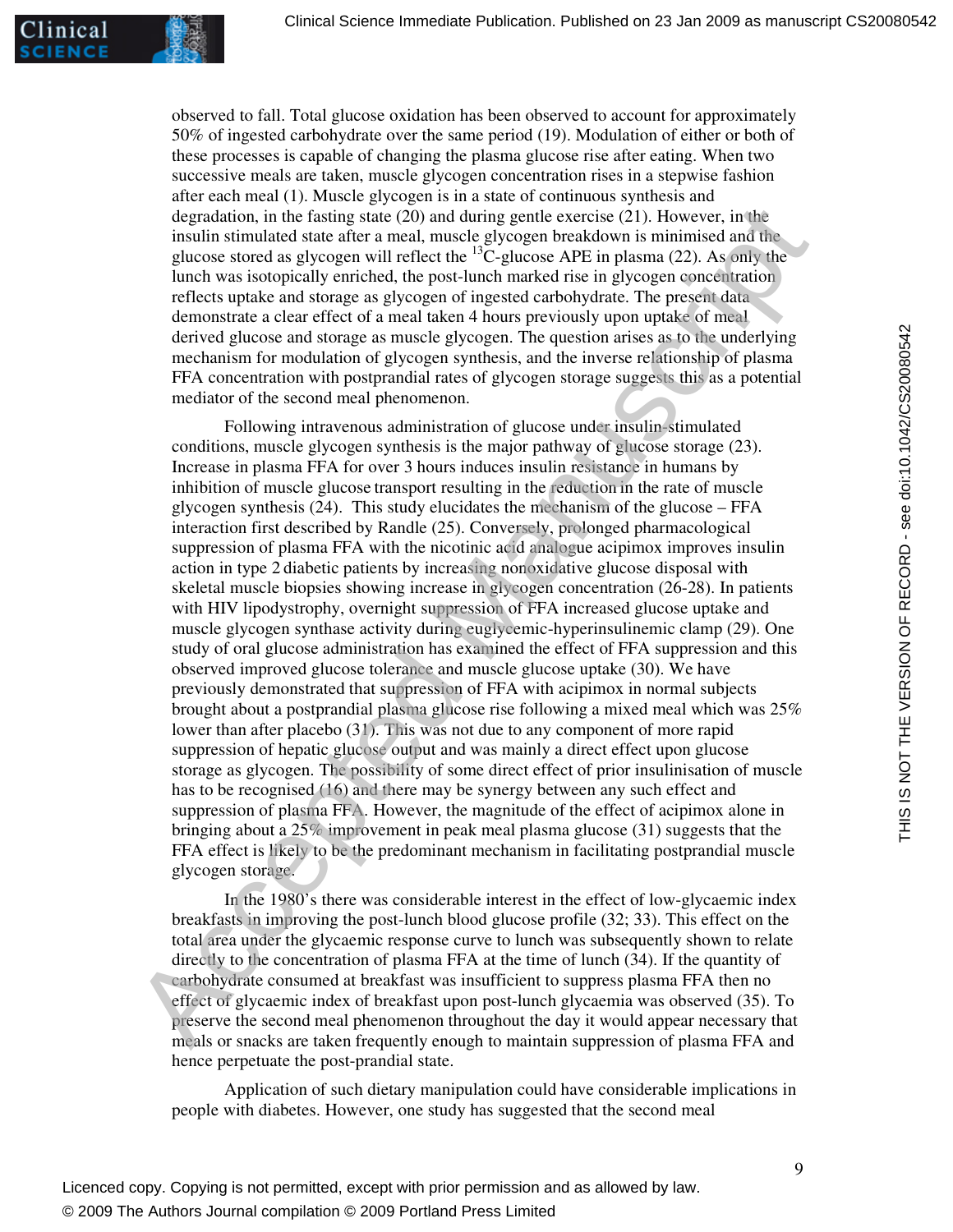

phenomenon does not occur in diabetes (36). This study used intravenous glucose loads in diabetic subjects with very poor insulin secretory response, and although not measured it is probable that FFA suppression was not achieved. We have recently demonstrated that the second meal phenomenon is potently expressed in people with type 2 diabetes when day to day conditions are reproduced using mixed meals (37).

These observations raise the possibility that mimicking the second meal phenomenon could be utilised to limit the relatively large rise in blood glucose seen after the first meal of the day in people with type impaired glucose tolerance or 2 diabetes. This could be achieved by taking a low carbohydrate, high protein snack to bring about insulin secretion and FFA suppression pre-breakfast or by pharmacological reduction of pre-breakfast plasma FFA. The minimal size of first meal to achieve adequate suppression of plasma FFA is now being investigated. These observations raise the possibility that mimicking the second meal<br>phenomenon could be utilively a brinit be relatively large rises in booth gluonse seem after<br>the first meal of the day in prople with type impaired gl

In summary, the second meal phenomenon is associated with enhanced muscle glycogen storage and appears to be determined by suppression of plasma FFA. These findings have implications for controlling excessive swings in postprandial glycaemia by therapeutic application of the second meal effect.

#### **Acknowledgment**

We are grateful to the volunteers for their commitment during the study. We thank Ms Heather Gilbert and Ms Annette Lane for technical assistance.

This study was supported by a grant from the Wellcome Trust UK (WellcomeTrust Grant No. GR073561).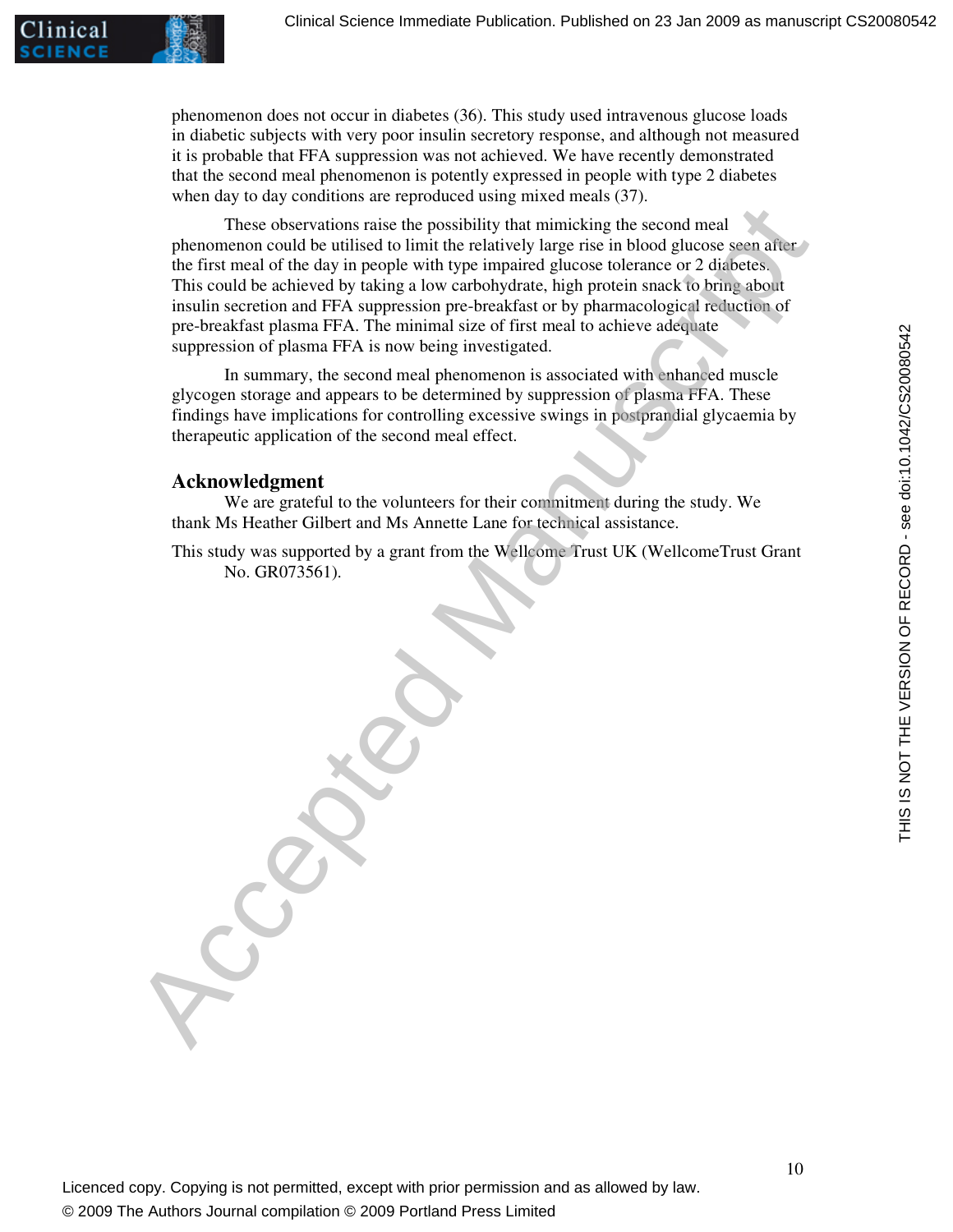

## **Figures**





THIS IS NOT THE VERSION OF RECORD - see doi:10.1042/CS20080542

THIS IS NOT THE VERSION OF RECORD - see doi:10.1042/CS20080542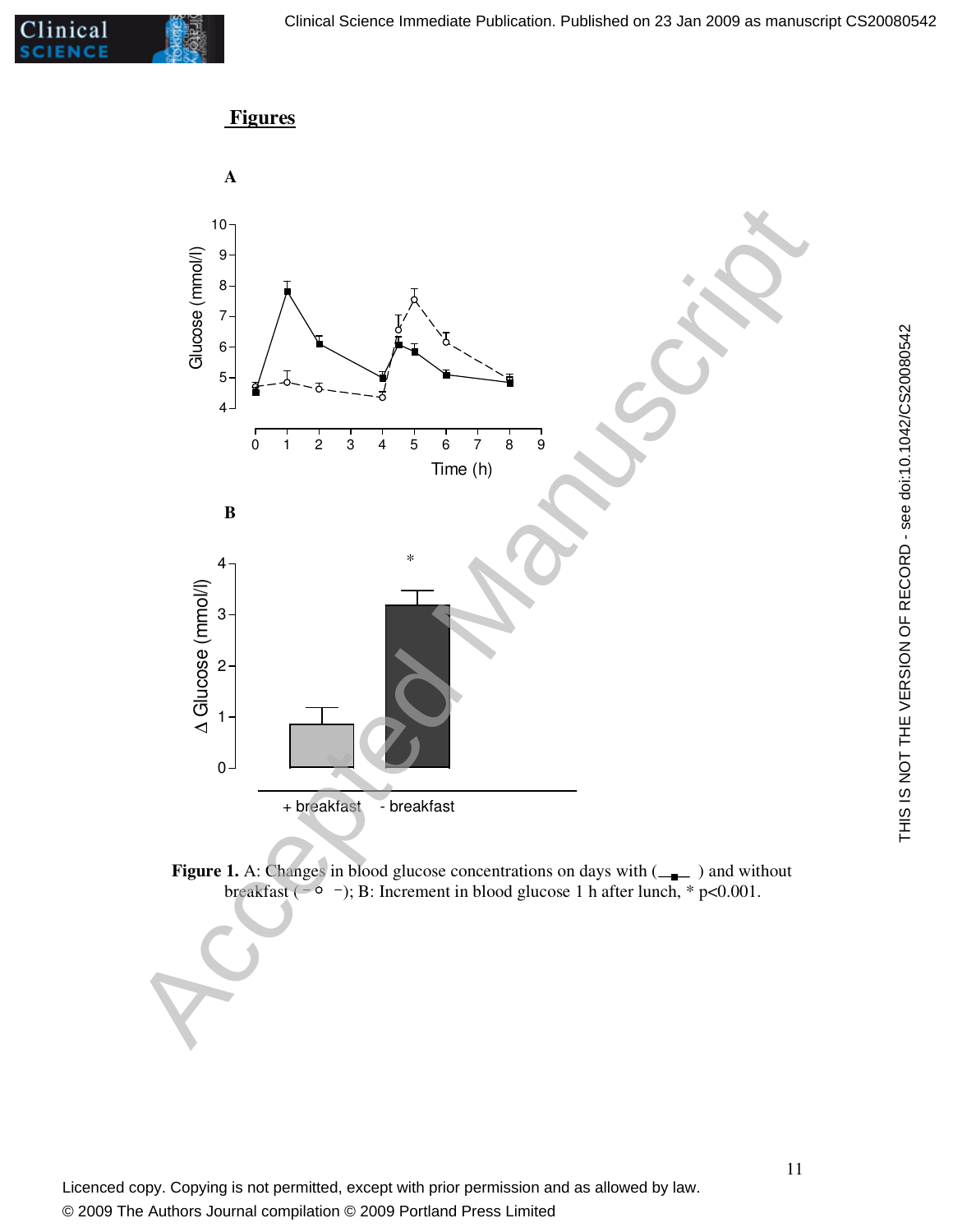

Figure 2. Changes in serum insulin, C-peptide, and glucagon during the study period on breakfast days ( $-\rightarrow$ ) and days without breakfast ( $\sim$  -). Data are shown as means ± SE.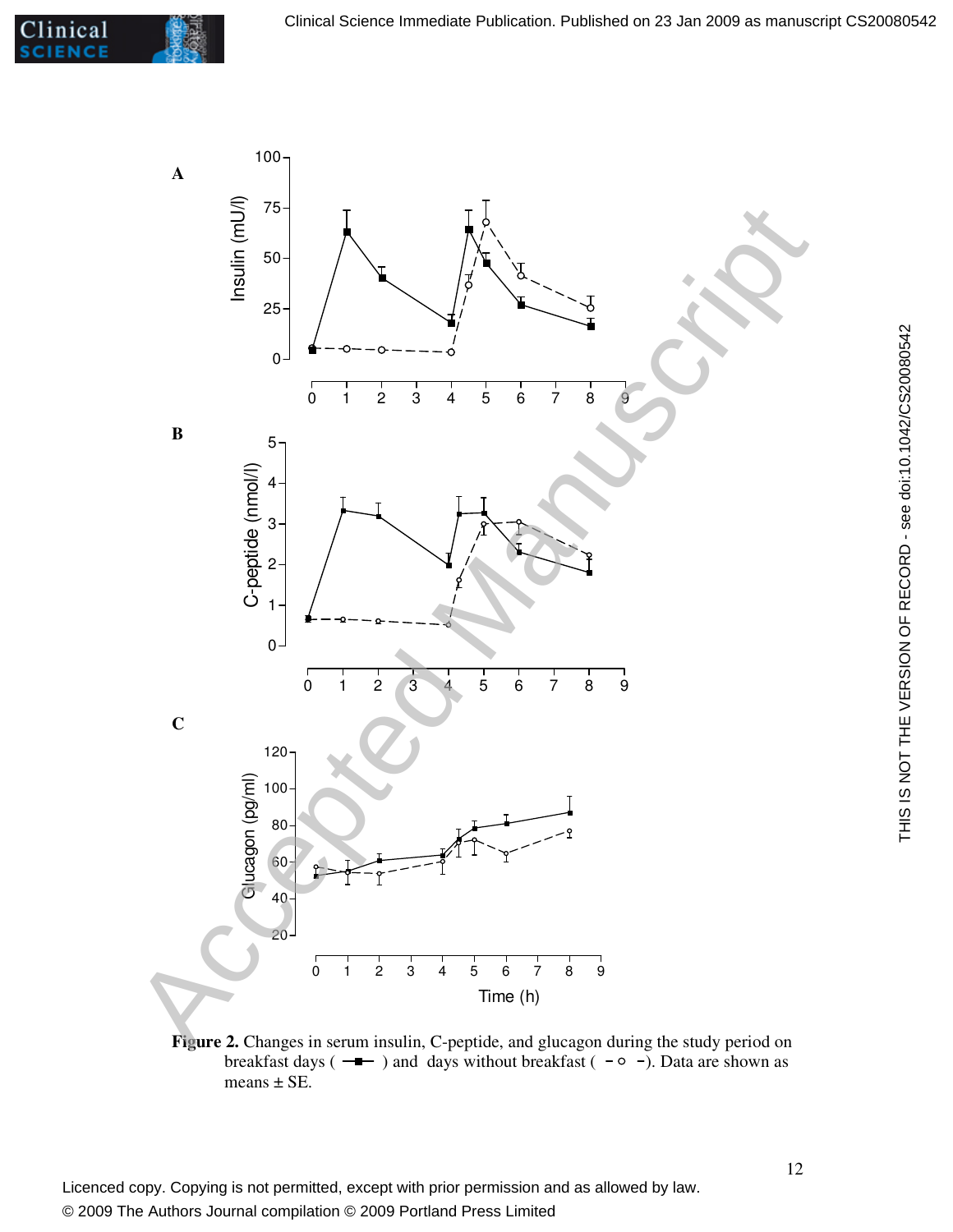





( ) and days without breakfast ( ). Data are shown as means ± SE.

THIS IS NOT THE VERSION OF RECORD - see doi:10.1042/CS20080542

THIS IS NOT THE VERSION OF RECORD - see doi:10.1042/CS20080542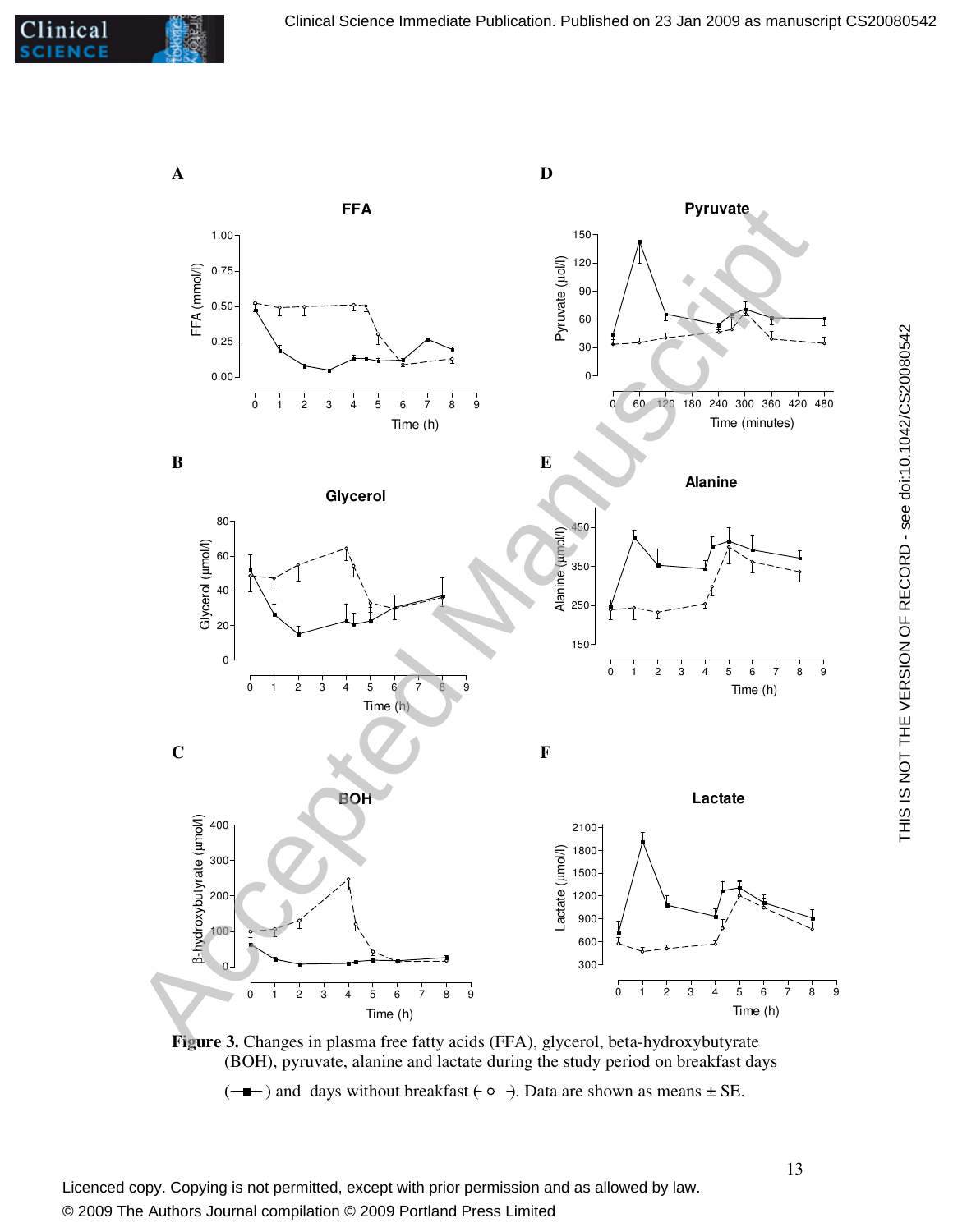



**Figure 4.** Relationship between pre-lunch FFA and the maximal increase in blood glucose concentration after lunch;(r=0.70; p<0.001).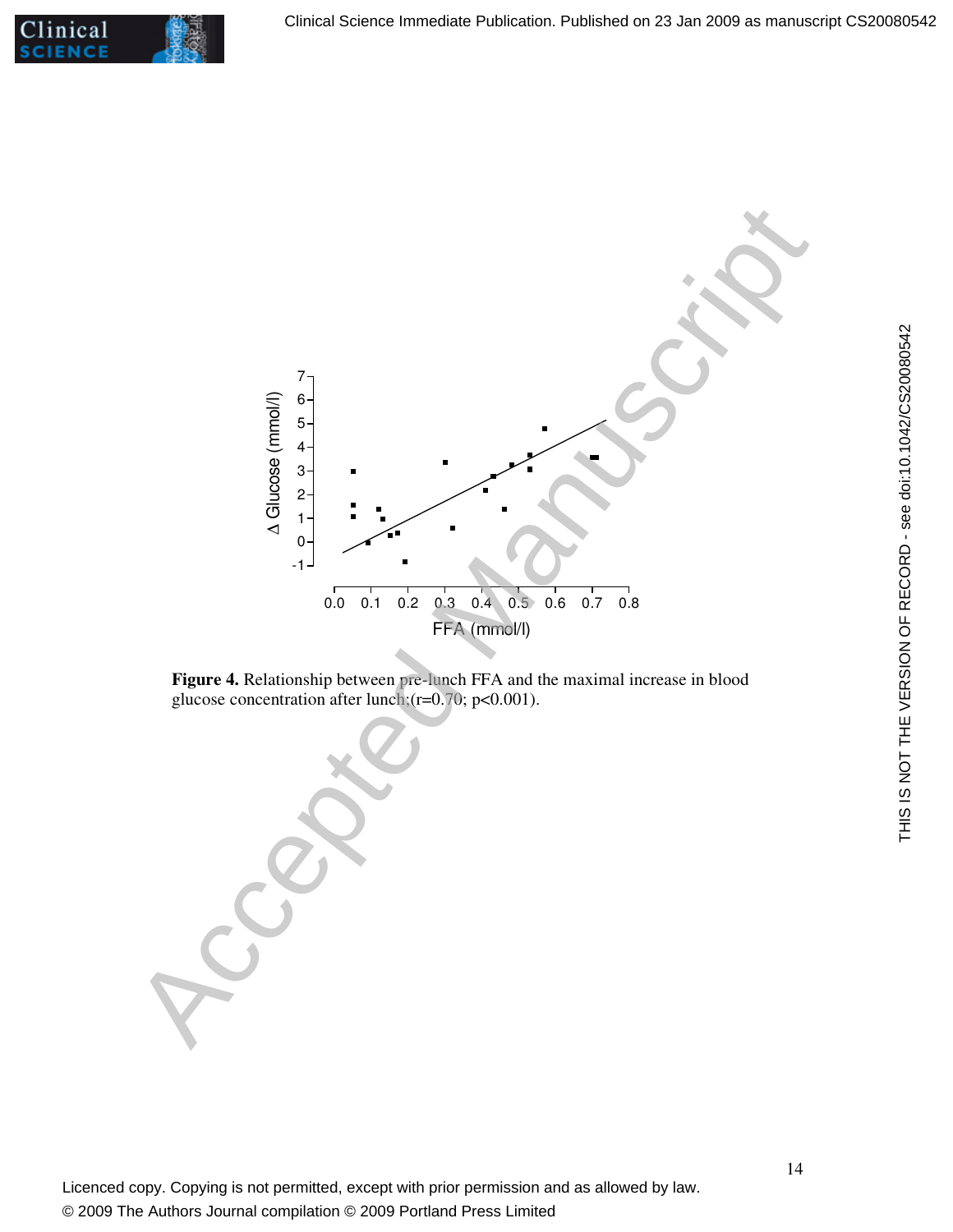

**Figure 5.** A: Change in muscle glycogen signal on 2 days, \* p<0.05; B: Relationship between increment in glycogen signal and pre-lunch plasma FFA, r= -0.48; p<0.05; C: Change in breath <sup>13</sup>C APE on breakfast days ( $\rightarrow$ ) and on days without breakfast ( ). Isotopic data are shown as atoms percent excess (APE). Data are shown as means  $\pm$  SE.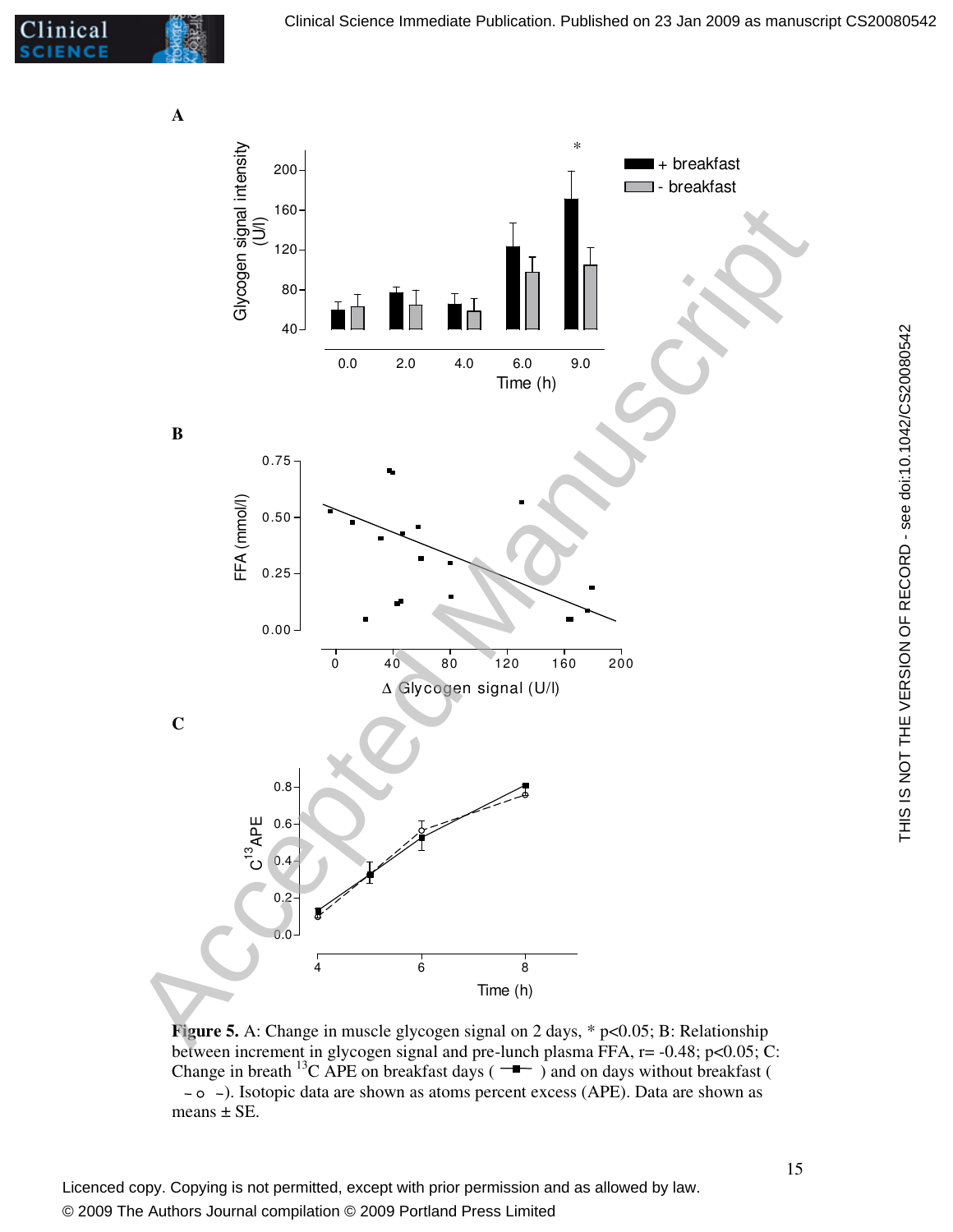### **References:**

- 1. Carey PE, Halliday J, Snaar JE, Morris PG, Taylor R. 2003. Direct assessment of muscle glycogen storage after mixed meals in normal and type 2 diabetic subjects. American journal of physiology 284(4):E688-694.
- 2. Staub H. 1921. Untersuchungen uber den Zuckerstoffwechsel des Munchen. Z Clin Med 91:44-48.
- 3. Traugott K. 1922. Uber das Verhalten des Blutzucker Spiegels bei Wiederholter unf verschiedener Art enteraler Zuckerzufuhr und dessen Bedeutung fur die Leberfunktion Klin Wocheschr 1:892-894.
- 4. Szabo AJ, Maier JJ, Szabo O, Camerini-Davalos RA. 1969. Improved glucose disappearance following repeated glucose administration. Serum insulin growth hormone and free fatty acid levels during the Staub-Traugott effect. Diabetes 18(4):232-237.
- 5. Metz R, Friedenberg R. 1970. Effects of repetitive glucose loads on plasma concentrations of glucose, insulin and free fatty acids: paradoxical insulin responses in subjects with mild glucose intolerance. The Journal of clinical endocrinology and metabolism 30(5):602-608.
- 6. Buchanan B, Abraira C, Hodges L. 1984. Potentiation of 14C-glucose oxidation by priming glucose loads: effect of starvation. Metabolism: clinical and experimental 33(5):411-414.
- 7. Abraira C, Lawrence AM. 1977. Improved tolerance to successive glucose loads in acromegaly. Metabolism: clinical and experimental 26(3):287-293.
- 8. Haffner SM. 1998. The importance of hyperglycemia in the nonfasting state to the development of cardiovascular disease. Endocrine reviews 19(5):583-592.
- 9. Hanefeld M, Fischer S, Julius U, Schulze J, Schwanebeck U, Schmechel H, Ziegelasch HJ, Lindner J. 1996. Risk factors for myocardial infarction and death in newly detected NIDDM: the Diabetes Intervention Study, 11-year follow-up. Diabetologia 39(12):1577-1583.
- 10. 1999. Glucose tolerance and mortality: comparison of WHO and American Diabetes Association diagnostic criteria. The DECODE study group. European Diabetes Epidemiology Group. Diabetes Epidemiology: Collaborative analysis Of Diagnostic criteria in Europe. Lancet 354(9179):617-621.
- 11. Cavalot F, Petrelli A, Traversa M, Bonomo K, Fiora E, Conti M, Anfossi G, Costa G, Trovati M. 2006. Postprandial blood glucose is a stronger predictor of cardiovascular events than fasting blood glucose in type 2 diabetes mellitus, particularly in women: lessons from the San Luigi Gonzaga Diabetes Study. The Journal of clinical endocrinology and metabolism 91(3):813-819. Access to the Homain of the Homain of the Homain of the Samples and the Manuscript<br>
2. Similar 2014 Harmonium and physiology 284(4):E688-694.<br>
2. Similar 2014 Harmonium and the Manuscript of the Manuscript of the Manuscrip
	- 12. Heise T, Nosek L, Spitzer H, Heinemann L, Niemoller E, Frick AD, Becker RH. 2007. Insulin glulisine: a faster onset of action compared with insulin lispro. Diabetes, obesity & metabolism 9(5):746-753.
	- 13. Singhal P, Caumo A, Cobelli C, Taylor R. 2005. Effect of repaglinide and gliclazide on postprandial control of endogenous glucose production. Metabolism: clinical and experimental 54(1):79-84.
	- 14. Ahren B. 2007. Dipeptidyl peptidase-4 inhibitors: clinical data and clinical implications. Diabetes care 30(6):1344-1350.
	- 15. Taylor R, Price TB, Rothman DL, Shulman RG, Shulman GI. 1992. Validation of 13C NMR measurement of human skeletal muscle glycogen by direct biochemical assay of needle biopsy samples. Magn Reson Med 27(1):13-20.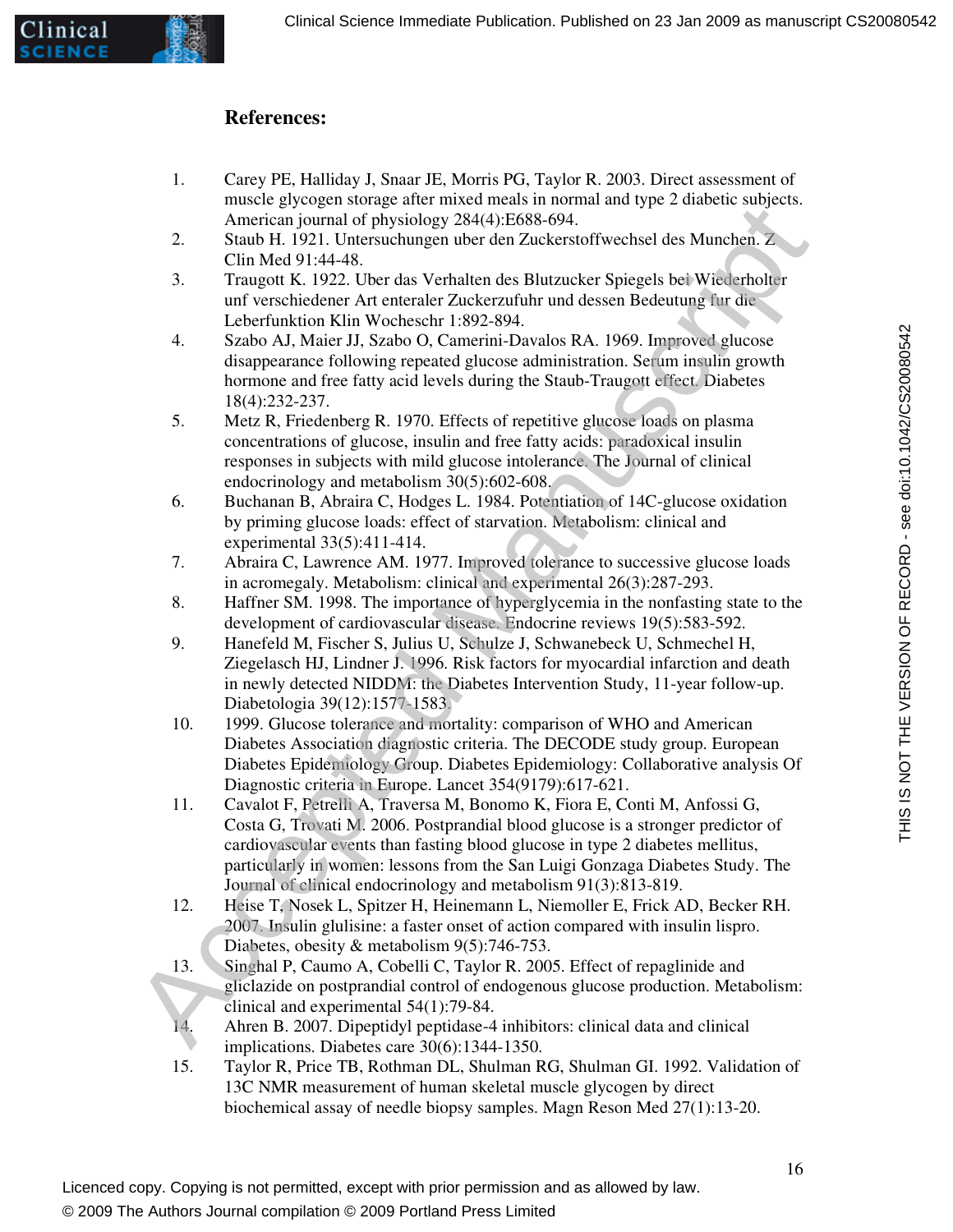

- 16. Geiger PC, Han DH, Wright DC, Holloszy JO. 2006. How muscle insulin sensitivity is regulated: testing of a hypothesis. American journal of physiology 291(6):E1258-1263.
- 17. Abraira C, Buchanan B, Hodges L. 1987. Modification of glycogen deposition by priming glucose loads: the second-meal phenomenon. The American journal of clinical nutrition 45(5):952-957.
- 18. Taylor R, Price TB, Katz LD, Shulman RG, Shulman GI. 1993. Direct measurement of change in muscle glycogen concentration after a mixed meal in normal subjects. The American journal of physiology 265(2 Pt 1):E224-229.
- 19. Singhal P, Caumo A, Carey PE, Cobelli C, Taylor R. 2002. Regulation of endogenous glucose production after a mixed meal in type 2 diabetes. American journal of physiology 283(2):E275-283.
- 20. Price TB, Rothman DL, Taylor R, Avison MJ, Shulman GI, Shulman RG. 1994. Human muscle glycogen resynthesis after exercise: insulin-dependent and independent phases. Journal of applied physiology: respiratory, environmental and exercise physiology 76(1):104-111.
- 21. Price TB, Taylor R, Mason GF, Rothman DL, Shulman GI, Shulman RG. 1994. Turnover of human muscle glycogen with low-intensity exercise. Medicine and science in sports and exercise 26(8):983-991.
- 22. Jue T, Rothman DL, Shulman GI, Tavitian BA, DeFronzo RA, Shulman RG. 1989. Direct observation of glycogen synthesis in human muscle with 13C NMR. Proceedings of the National Academy of Sciences of the United States of America 86(12):4489-4491.
- 23. Shulman GI, Rothman DL, Jue T, Stein P, DeFronzo RA, Shulman RG. 1990. Quantitation of muscle glycogen synthesis in normal subjects and subjects with non-insulin-dependent diabetes by 13C nuclear magnetic resonance spectroscopy. The New England journal of medicine 322(4):223-228.
- 24. Dresner A, Laurent D, Marcucci M, Griffin ME, Dufour S, Cline GW, Slezak LA, Andersen DK, Hundal RS, Rothman DL, Petersen KF, Shulman GI. 1999. Effects of free fatty acids on glucose transport and IRS-1-associated phosphatidylinositol 3-kinase activity. J Clin Invest 103(2):253-259. elinical untridon 45(53/92529537).<br>
Taylor R, Price TB, Kara LD, Shulman RG, Shulman GT, 1993, Direct<br>
measurement of change in muscle glycogen concentration after a mixed once in<br>
mermul subjects. The American journal of
	- 25. Randle PJ, Garland PB, Hales CN, Newsholme EA. 1963. The glucose fatty-acid cycle. Its role in insulin sensitivity and the metabolic disturbances of diabetes mellitus. Lancet 1:785-789.
	- 26. Vaag A, Skott P, Damsbo P, Gall MA, Richter EA, Beck-Nielsen H. 1991. Effect of the antilipolytic nicotinic acid analogue acipimox on whole-body and skeletal muscle glucose metabolism in patients with non-insulin-dependent diabetes mellitus. J Clin Invest 88(4):1282-1290.
	- 27. Johnson AB, Argyraki M, Thow JC, Cooper BG, Fulcher G, Taylor R. 1992. Effect of increased free fatty acid supply on glucose metabolism and skeletal muscle glycogen synthase activity in normal man. Clin Sci (Lond) 82(2):219-226.
	- 28. Roden M, Price TB, Perseghin G, Petersen KF, Rothman DL, Cline GW, Shulman GI. 1996. Mechanism of free fatty acid-induced insulin resistance in humans. J Clin Invest 97(12):2859-2865.
	- 29. Lindegaard B, Frosig C, Petersen AM, Plomgaard P, Ditlevsen S, Mittendorfer B, Van Hall G, Wojtaszewski JF, Pedersen BK. 2007. Inhibition of lipolysis stimulates peripheral glucose uptake but has no effect on endogenous glucose production in HIV lipodystrophy. Diabetes 56(8):2070-2077.
	- 30. Piatti PM, Monti LD, Davis SN, Conti M, Brown MD, Pozza G, Alberti KG. 1996. Effects of an acute decrease in non-esterified fatty acid levels on muscle